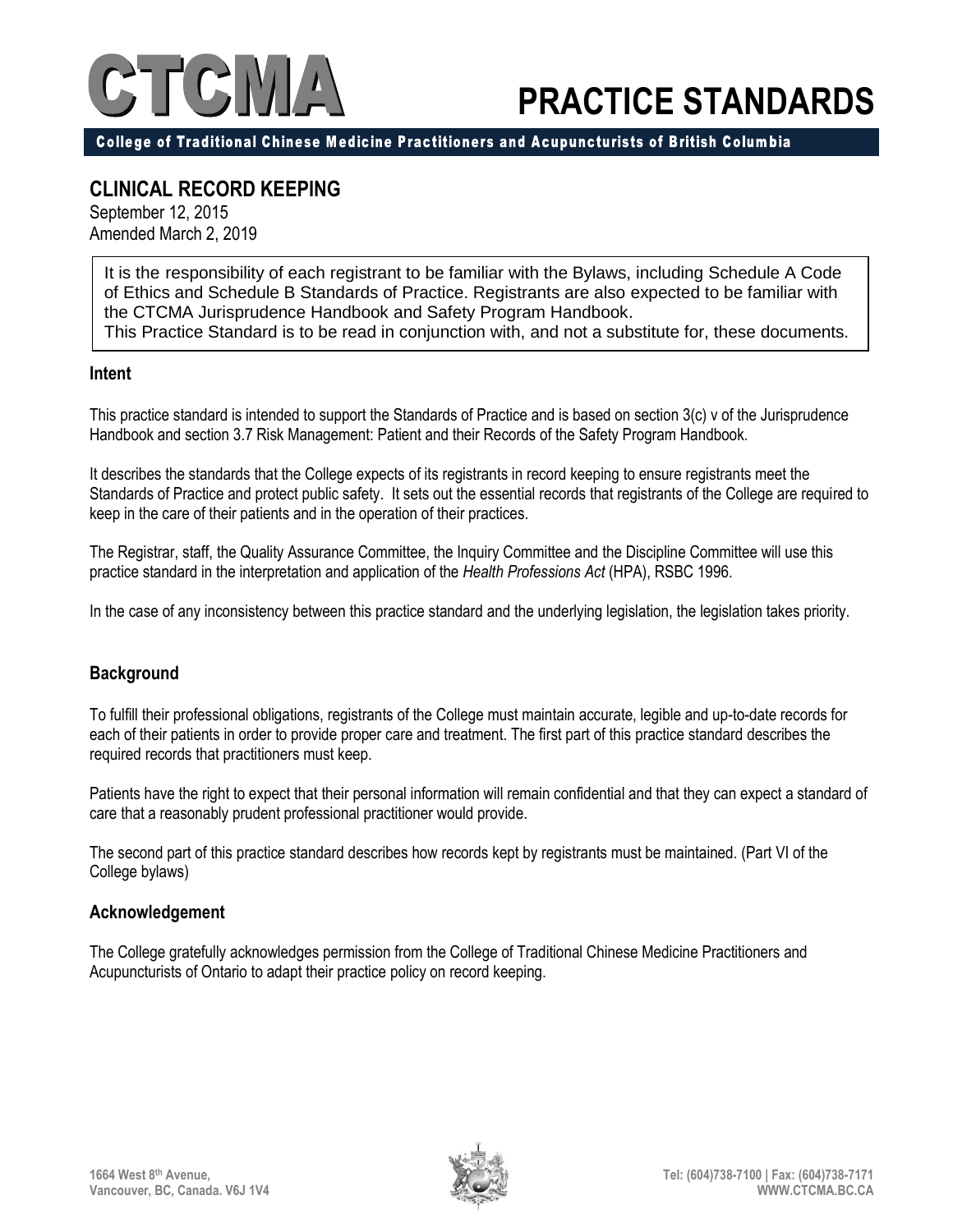#### **Types of Record to Maintain**

#### **1. Daily Appointment Log**

A written or electronic daily appointment log must contain:

- Date
- The surname, first name and/or initials of each patient
- The time and/or duration of appointment of each patient

#### **2. Patient File**

It is mandatory that registrants maintain a confidential file for each patient that contains:

2.1. Patient Health Summary (Sample Form A)

This summary acts as a cover page of a patient's health record to give a snapshot of the overall history of a patient. It lists essential information of the patient to allow a quick reference on the patient's overall health and progress todate.

A Patient Health Summary must exist for each patient. Registrants may use Sample Form A to fulfill this requirement, or they may create and use their own form. A Patient Health Summary must contain the following information:

- Patient identification (name, address, phone number)
- Personal and family data (Date of Birth, Gender, Occupation, Marital Status)
- Family contact Information
- Emergency contact information
- Family Doctor (name, address, phone number)
- Past medical history
- Risk factors
- Allergies/drug reactions
- Ongoing health conditions
- Long-term treatment
- Date of last update of the Patient Health Summary
- 2.2. Patient Health Record (Sample Form B)

The Patient Health Record provides the registrants with a clear understanding of the patient's current and past health conditions, identified health concerns, the courses of diagnosis and treatment being followed. Accurate, clear and concise documentation facilitates follow-up treatment and prevents error.

Registrants may use Sample Form B, or create their own Patient Health Record, as long as the following is included:

- a) Patient History
	- Personal health and medical history (ongoing problems, past illnesses, operations, allergies, drug reactions, prescription medications, herbal supplements, vitamins, over the counter remedies etc.)
	- Family health history
	- Referring professional's diagnosis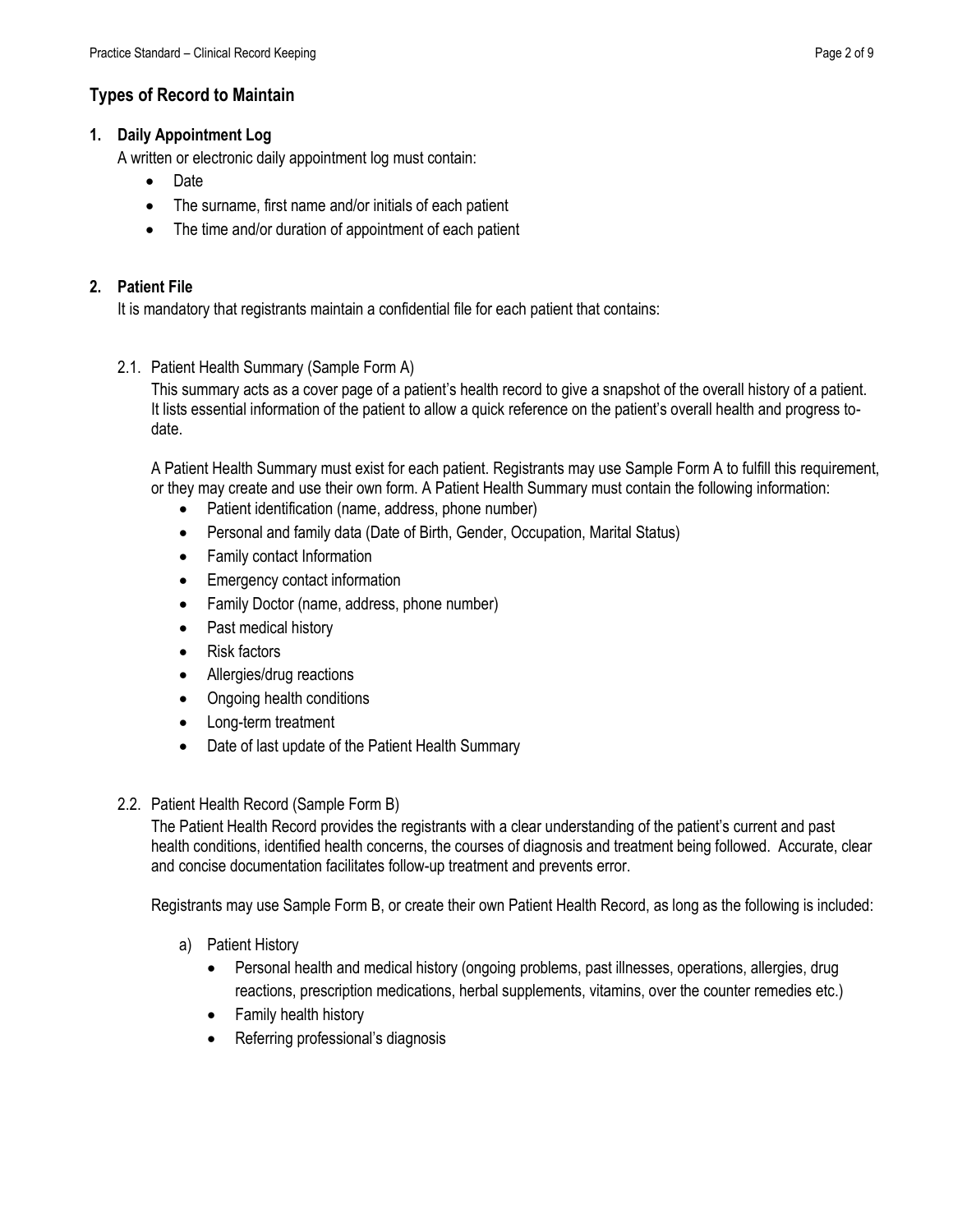- b) Initial Assessment/Diagnosis and Treatment
	- Presenting condition/chief complaint
	- Signs and symptoms
	- TCM diagnosis and treatment (identified TCM disease, TCM differentiation of syndromes)
	- Treatment principles and strategies
	- Treatment plan (modalities; acupuncture, herbal, dietary, manual therapies), frequency and duration.
	- Advice given to patients

#### c) Follow-Up Treatment

- Date of visit
- Progress inquiry
- TCM differential diagnosis
- Treatment plan modification
- Contraindications
- Herbal medicine prescription
- Acupuncture prescription
- Adjunct modalities/treatment or procedures used and specifics
- Patient's reaction to treatment
- Document patient refusal to follow recommendation
- d) Information on other health care provider treatment that the patient is or has been receiving services
	- Referring healthcare provider (Regulated Health Professional)
	- Name, address and phone number
	- Other relevant care provider (e.g. personal support workers)
	- Name, address and phone number
	- Communications to and from other healthcare providers
- e) Tests/Reports
	- Signed reports compiled/produced by the treating registrant
	- Reports requested and received from another healthcare professional
	- Initial and date reports after review
- f) Patient Consent to Treatment (Sample Form C)

A patient has the right to receive sufficient information in order to make an informed decision on whether to accept treatment. Registrants must ensure that their patients know, understand and consent to their assessments or treatments before taking any action.

It is important that consent be informed by means of a meaningful dialogue between the registrant and the patient.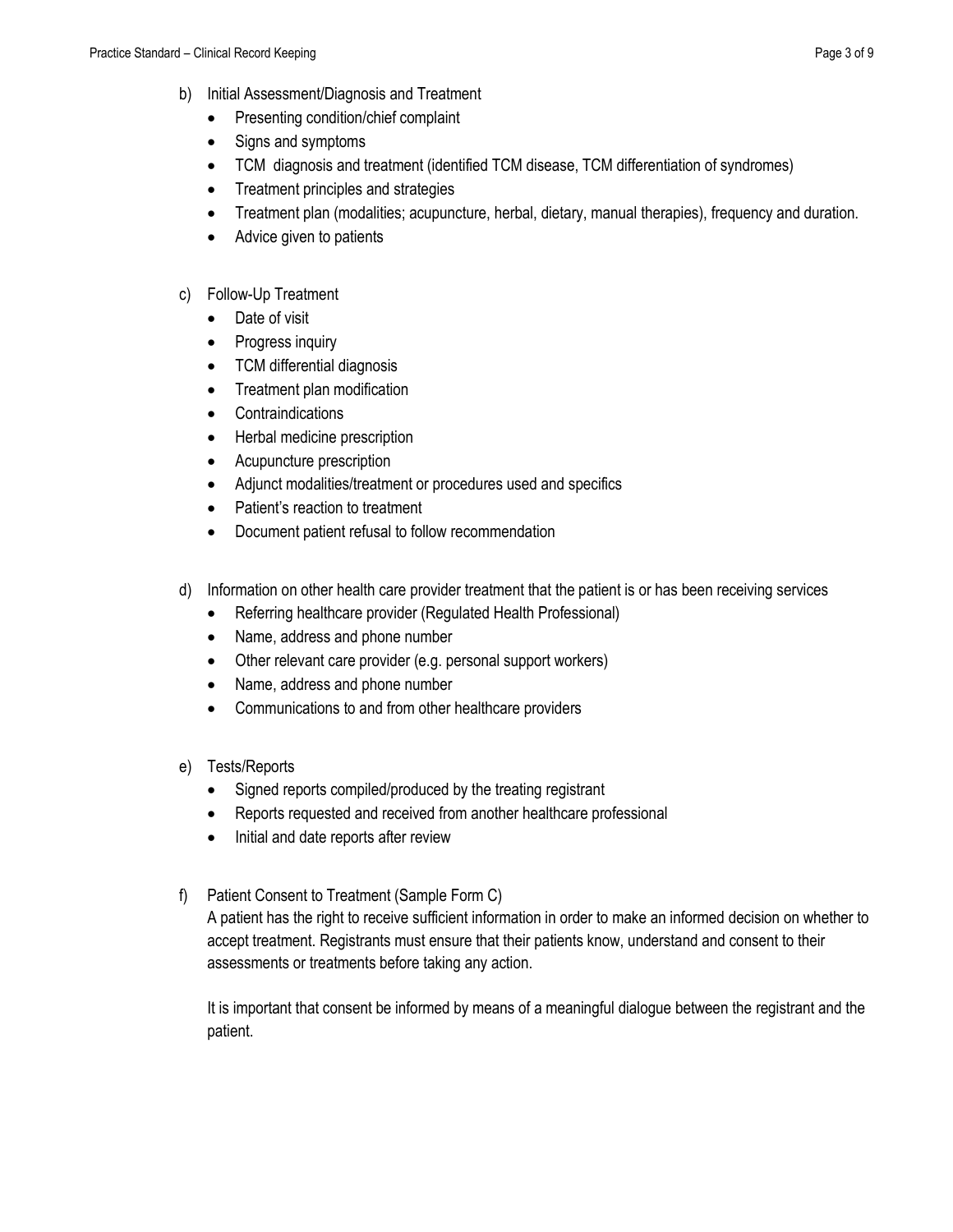To ensure informed consent, a registrant must explain each part of the Patient Consent to Treatment Form to the patient prior to patient signing on the form. It is not enough to simply allow the patient to read and sign the Consent to Treatment form. Each of the sections contained within the form must be reviewed and explained by the registrant to the patient.

Registrants may use Sample Form C or create their own Patient Consent to Treatment Form, as long as it contains the following information:

- A voluntary acknowledgement of risk by the patient, with the option to withdraw their consent and halt participation at any time
- A description and explanation of the services, techniques or procedures that may be used on the patient
- Herbal (prescribed formulas documented)
- The possible risks, side effects or consequences associated with any potential treatments
- A section asking patients to divulge any major past or current health issues to the practitioner
- A section asking patients to divulge if they are, or believe that they may be carrying any infectious agents
- A section outlining that there are no guarantees for the results of TCM/Acupuncture treatments
- A section detailing the fees related to the cost of assessments or treatments
- Evidence of patients refusal to consent treatment (as appropriate)
- An overall acknowledgement of informed consent and agreement of the entire form authorizing the practitioner to begin treating the patient
- Patient's signature and date
- Practitioners signature and date
- g) Consent to Collect or Release Information (Sample Form D)

Registrants must always obtain the consent of patients when collecting, using or disclosing personal health information of their patients, unless permitted by the *Personal Information Protection Act* (PIPA)

Written expressed consent must be documented, signed and dated by the patient.

Registrants may use Sample Form D or create their own Consent to Collect or Release Information Form, as long as it contains the following information:

- A space for the patient or their appointed representative to print his or her name
- An acknowledgement by the patient for the practitioner/clinic to collect or release their information to other health care practitioners, support workers, emergency personnel or any other relevant organizations.
- A description of how the patient's information will be used
- A description concerning the patient's access to information
- A description of any applicable fees for reproduction or translation of records
- An overall acknowledgement that the patient understands the form and his/her ability to withdraw consent at any time
- Patient's signature and date
- Witness signature and date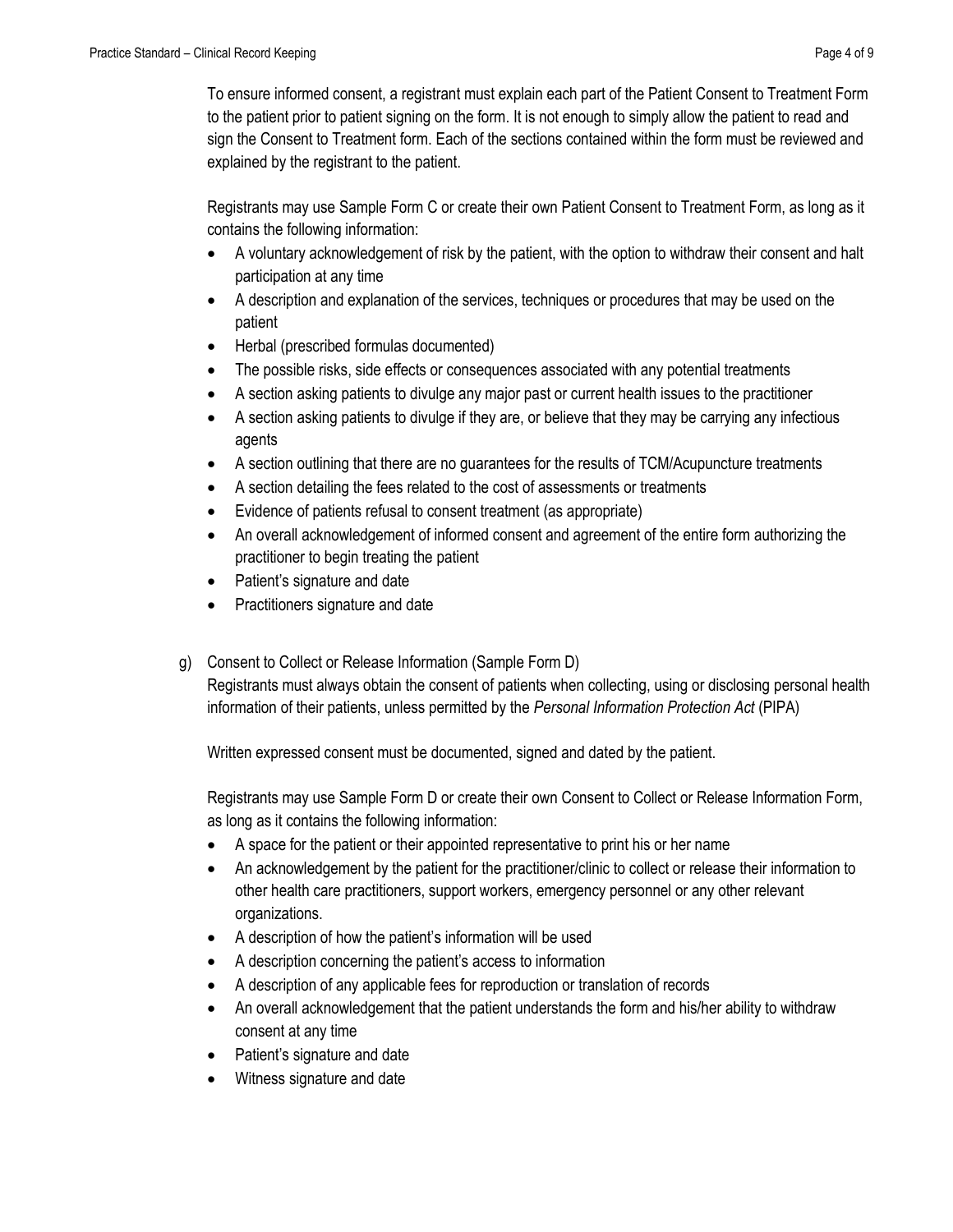#### 2.3. Patient Billing Records (Sample Form E)

Patient billing records are records related to billing or payment for services and/or goods provided by the registrant to the patient.

Registrants may use Sample Form E, or create their own Patient Billing Form, as long as it contains the following:

- Date of service
- Name of patient
- Professional fees charged
- Itemized services offered
- List of any herbal prescriptions, natural health products, or any other type of product billed to the patient
- Itemized list of equipment, if prescribed
- Total payment charged
- Name and registration number of the registrant performing the service/providing the product(s)

The patient billing record can be used for a practitioner's own records or be given to patients or any other legitimate third parties (for example, insurance companies paying on behalf of a patient).

2.4. Patient Record Maintenance and Management

#### *General Principles*

Entry must be made to the patient record at the time of consultation or immediately after. All entries must be dated. The treating registrant cannot delegate responsibility for the accuracy of the patient's health information to another person.

In cases where students are entering information into a patient's record, information entered must be signed off on by their supervising practitioner. The supervisor is responsible for ensuring that the information entered is complete and accurate.

Information on records cannot be deleted or removed. Written communication relating to the care of the patient sent to or received from the patient must be kept in the patient file. Records may be handwritten, typed or in electronic format. If handwritten, the writing must be clear and legible.

Records, documents, reports must include:

- Date
- Reference to identify the patient
- Identity of the person(s) who performed the diagnosis/ treatment
- Identity of the person who made the entry to the record
- legend of abbreviations/signs, if used; and
- be readily understandable by any third party, especially another registrant of the College or another healthcare provider

Material in patient records must be organized and arranged in a manner for easy and prompt retrieval and managed to ensure security and confidentiality.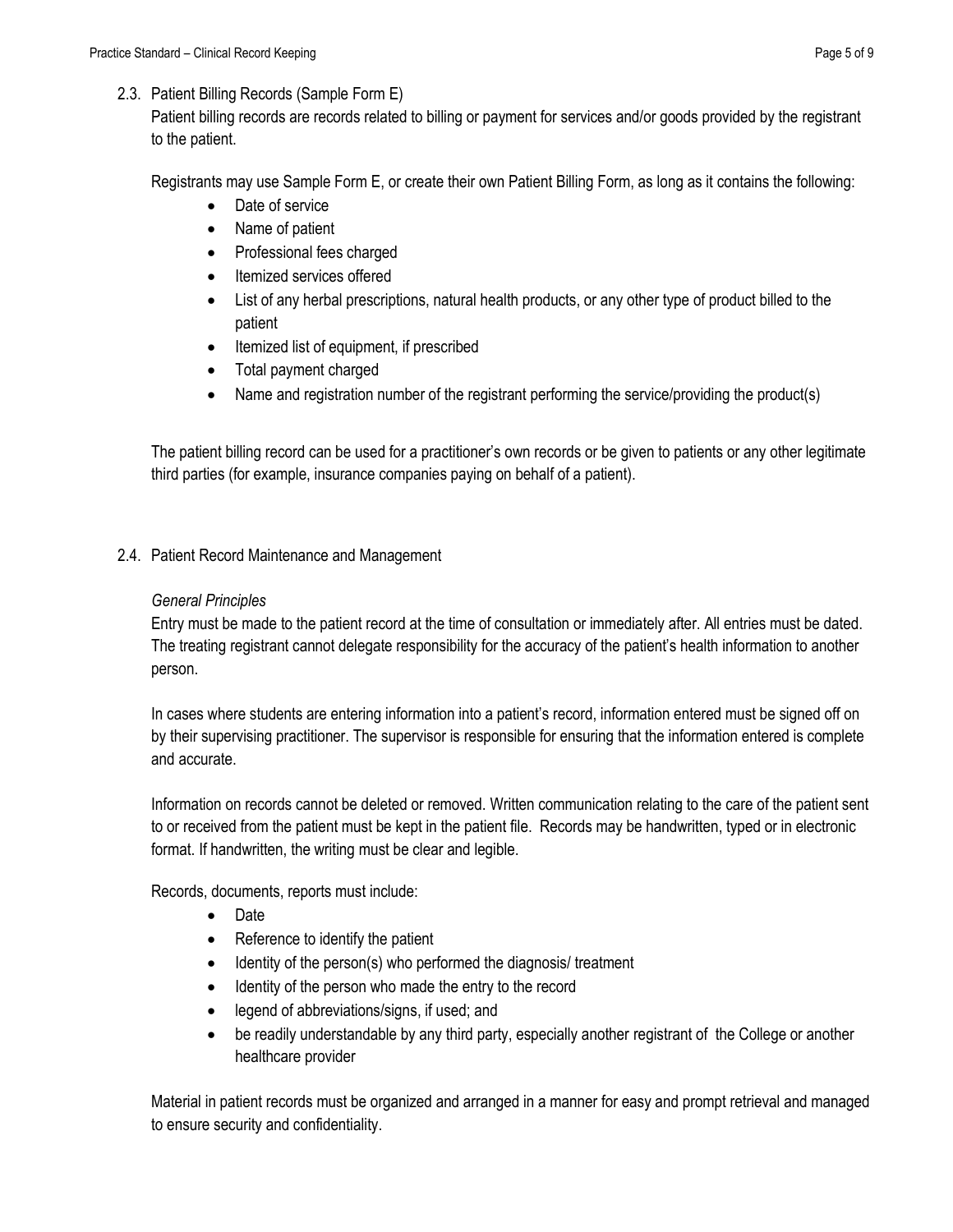#### *Making Changes to Patient Health Records*

Records, documents, reports and information in the patient file cannot be deleted or removed. To make change to a patient record, the treating registrant or the responsible staff must indicate clearly what the change is and who made the change.

Changes cannot be erased or whited-out. Instead, a single line should be drawn through the entry that needs to be changed, or a "strike-out" font should be used if done electronically. Changes must be initialed by the person who makes the change. If the change is made electronically, the name of the individual making the change must be typed next to the change in the record.

#### *Transmission of Patient Information and Records*

When a request is made to transmit patient information, written consent must be expressly given by the patient or an authorized representative of the patient, with some exceptions (e.g. The patient is incapacitated). Only then can the information be sent. The costs of sending patient information will be placed upon the patient.

#### *Patient Access to Records*

Under the *Personal Information Protection Act* (PIPA), patients have a right to access his or her own personal information records. The treating registrant has an obligation to provide this information and a copy at the patient's request unless granting access would likely result in a risk of serious harm to the patient's treatment or recovery, or a risk of serious bodily harm to the patient or another person – in these cases, practitioners shall notify the patient of their right to complain to the Information and Privacy Commissioner.

A patient must sign a consent form, (see 2.2 (g) above) to request release of his/her file. In certain emergency situations, these requirements may be waived.

Generally speaking, consent should be obtained before sharing personal health information with members of a person's family. However, personal information may be disclosed for the purposes of contacting family members, friends, or other persons who may be potential substitute decision-makers, if the individual is injured, incapacitated, or ill and cannot provide consent.

A registrant may disclose a person's personal information if the registrant believes on reasonable grounds that the disclosure is necessary to eliminate or reduce a significant risk of serious bodily harm to the person or anyone else.

#### *Providing Records*

According to Section 4.4 of Schedule B (Standards of Practice for Registrants) in the College bylaws, registrants must explain their services to patients. If reproduction or translation fees will be charged, the registrants must notify the patients prior to commencement of treatment.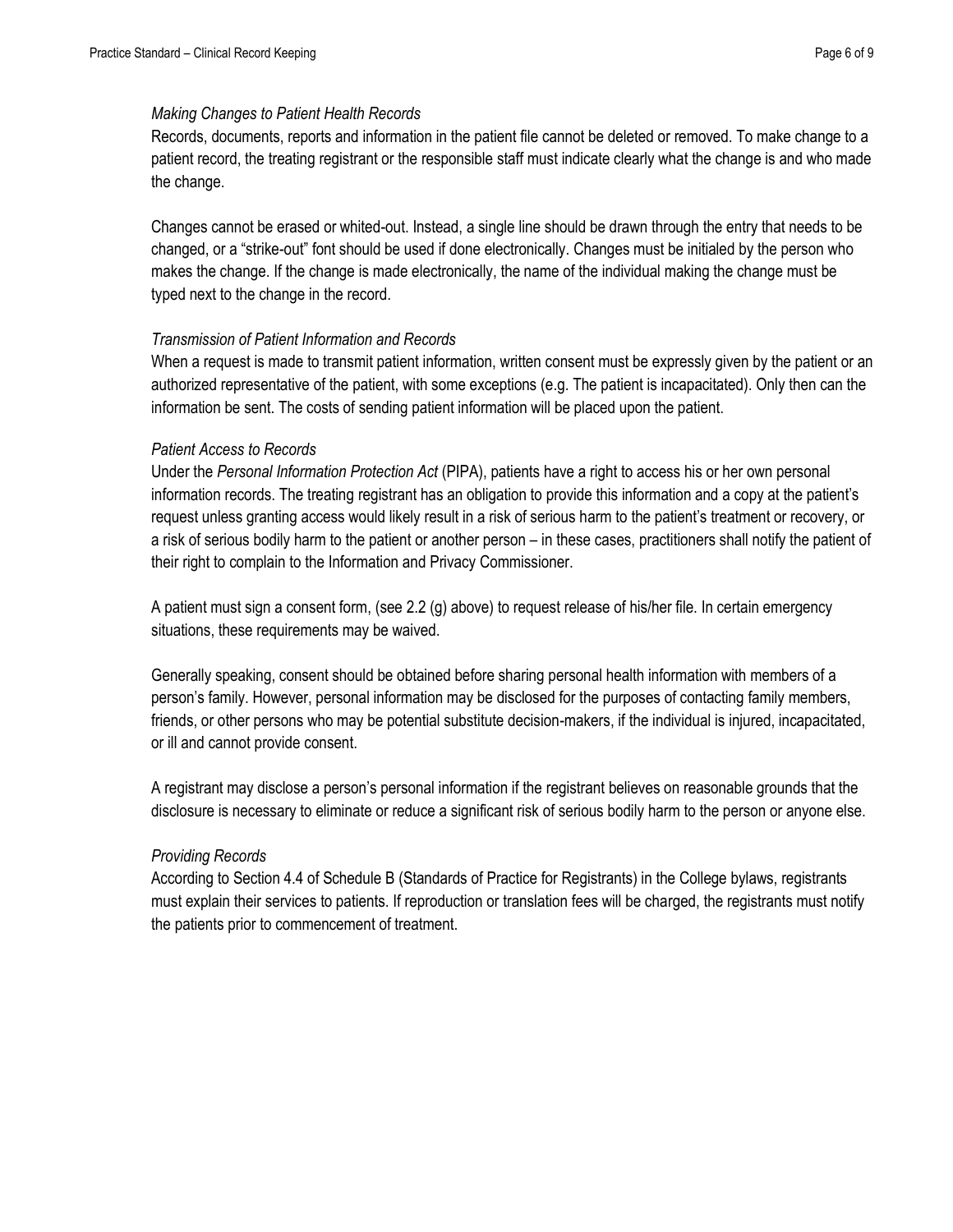2.5. Equipment, Supplies and Inventory Records

#### *Equipment and Supplies (Sample Form F - Equipment and Supply Record)*

Equipment used (including devices such as heat lamps, CPR equipment, scales and slicers) must be maintained according to the standards listed by their manufacturer or supplier. Relevant information should be maintained in a log book. Additionally, registrants must detail, maintain and keep an inventory of:

- Every instrument or equipment used for service to patients
- Sterilization of equipment if used (such as a cupping instrument and/or other equipment where blood is involved)
- Other equipment service records as necessary

#### *Inventory of Herbs (Sample Form G - TCM Herbal Inventory Record)*

The College expects registrants to take great care in keeping inventory of herbs and controlling their purchases, supply and dispensing. Due to the potential risks to the public caused by contamination, expiry and toxicity of herbs, careful records of inventory must be kept.

Registrants prescribing herbs must keep detailed inventory of herbs that includes the:

- Identity and contact information of the supplier from whom the herbs are purchased
- Identity of the herbs in Chinese, pinyin, and either botanical names or Latinate medicinal names
- Only use herbs before their expiry time or date
- Ensure that herbal prescriptions (TCM) are legible and contain the necessary information of the prescription (TCM) to be accessibly and safely dispensed, used and tracked
- Storage location (toxic and/or poisonous herbs to be separately stored to prevent unauthorized access)
- A herbal prescription log or patient records containing the dosage of herbs, the name of the patient, and the date dispensed
- Date purchased

#### **Management of Records**

#### **1. Legibility of Records**

Records can be handwritten, typed, voice-dictated and transcribed, or electronically kept in computers, as long as the manner of record keeping contains the necessary information prescribed in this practice standard.

For MSP billing purposes, clinical records must be maintained in English at all times.

#### **2. Security and Storage**

The confidentiality and security of records must be taken seriously. Records must be either hand kept or electronically stored.

Records must be secure from loss, tampering, interference or unauthorized access. If paper records are kept, they must be kept in a secure area, and precautions must be made to ensure the safety of the files. If electronic records are kept, back-up files and restore protocols and process must be place.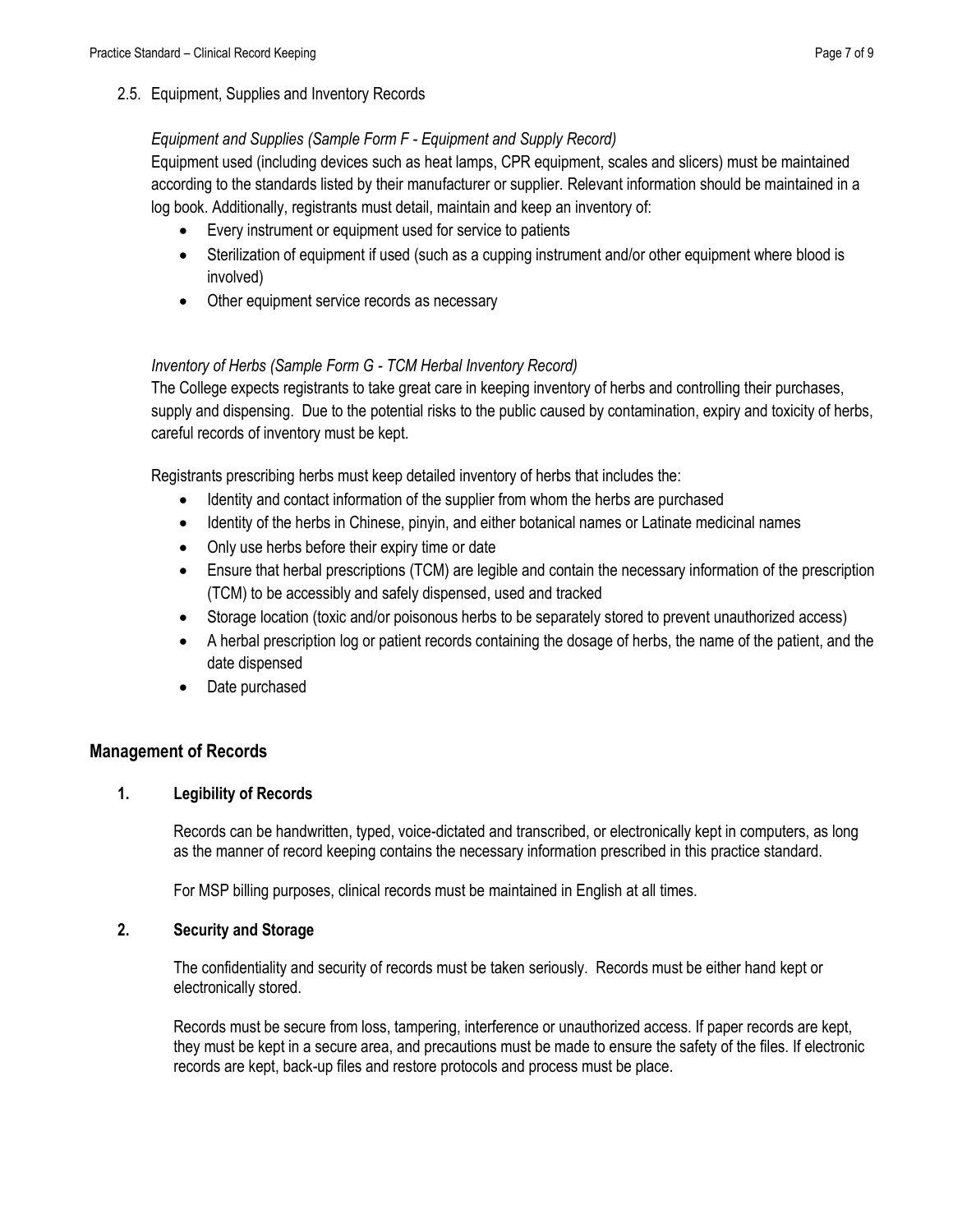#### **3. Record Retention and Destructions**

According to s. 83(2) of the College bylaws, patient files must be kept at least for 10 years following the last interaction with the patient. If the patient is a minor, then the patient file must be kept for 10 years following the patient's nineteenth birthday.

Destruction of records must be done in a managed and confidential way.

In terms of other files that relate to the practice, they should be kept for a period of 10 years.

#### **4. Closing Practice/Leaving/Resignation**

A registrant must follow the stipulations set out in the *Personal Information Protection Act* as well as in the College bylaws.

If the registrant intends to close his or her practice, he/she must take reasonable steps to give appropriate notice of the intended closure to each patient for whom the registrant has primary responsibility to:

- i. ensure that each patient's records are transferred to the registrant's successor or to another registrant, if the patient so requests; or
- ii. ensure that each patient's records are retained or disposed in a secure manner

Registrants who intend to close their practice, resign or leave an existing practice must provide his/her patients with notification of practice closure or restrictions as soon as possible after it becomes apparent that he/she will be leaving or restricting practice, in order to allow patients an opportunity to find another practitioner. They must also assist with the transfer of patient care to another provider. This includes copying the file (at the patients cost) and transferring patient files to another practitioner or simply giving a patient a copy of their file.

Acceptable methods of notification are:

- 1) In person, at a scheduled appointment;
- 2) Letter to the patient; and/or
- 3) Telephone call to the patient.

The registrant may also wish to use include the following supplementary methods of notification:

- Printed notice, posted in the office in a place that is accessible even when the office is closed;
- Newspaper advertisement; and/or
- Recorded message on the office answering machine

Note: If the registrant has died, his or her estate may elect to store the records and respond individually to client requests for information or it may choose to transfer the records to another practitioner who will act as a custodian.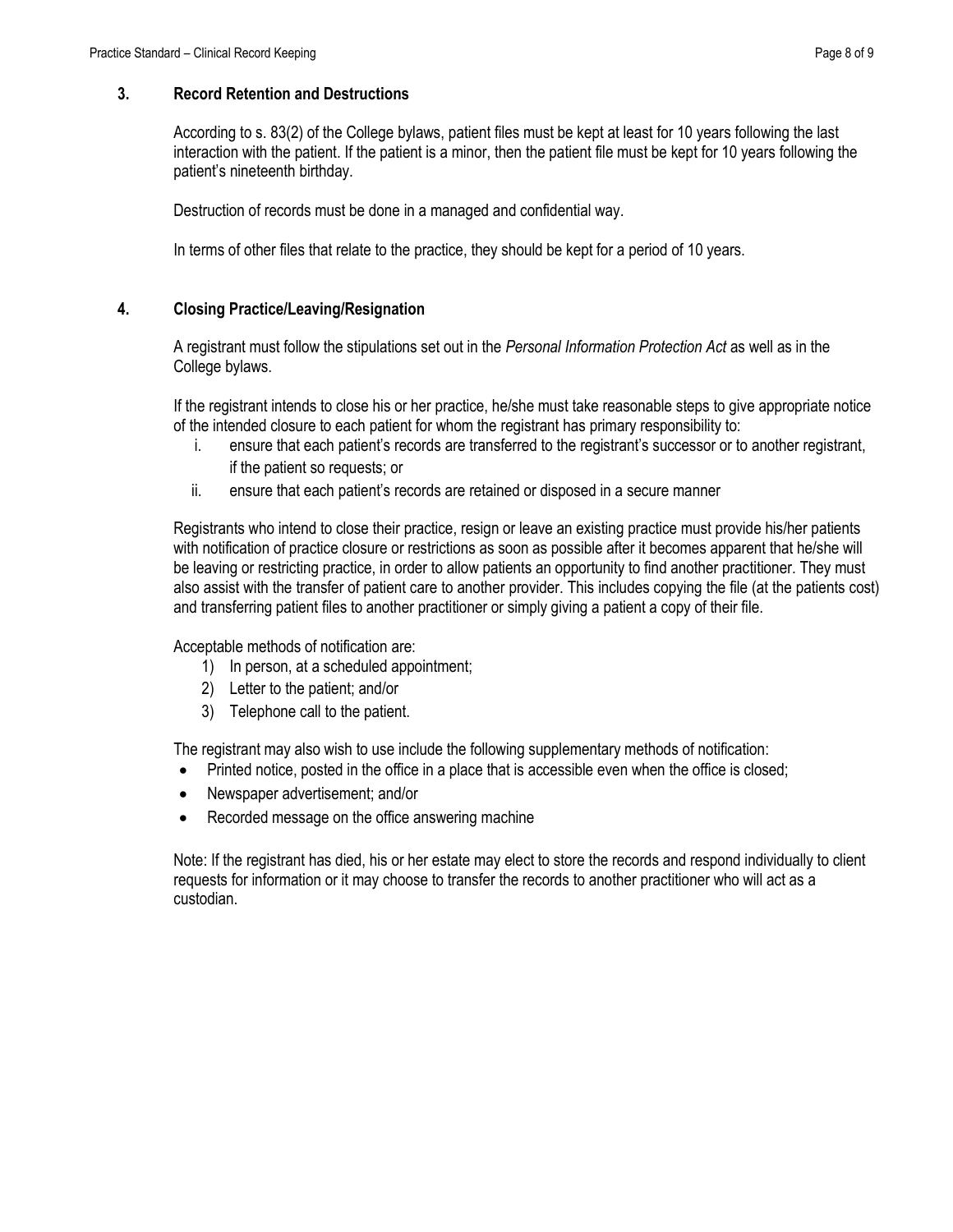#### **Other Resources**

- *Limitation Act* of British Columbia [http://www.bclaws.ca/EPLibraries/bclaws\\_new/document/ID/freeside/00\\_12013\\_01](http://www.bclaws.ca/EPLibraries/bclaws_new/document/ID/freeside/00_12013_01)
- *Personal Information Protection Act (PIPA)*of British Columbia *[http://www.bclaws.ca/EPLibraries/bclaws\\_new/document/ID/freeside/00\\_03063\\_01](http://www.bclaws.ca/EPLibraries/bclaws_new/document/ID/freeside/00_03063_01)*
- *Freedom of Information and Protection of Privacy Act (FOIPPA)* of British Columbia *[http://www.bclaws.ca/EPLibraries/bclaws\\_new/document/ID/freeside/96165\\_00](http://www.bclaws.ca/EPLibraries/bclaws_new/document/ID/freeside/96165_00)*
- *Medical and Health Care Services Regulation* [http://www.bclaws.ca/civix/document/id/complete/statreg/426\\_97](http://www.bclaws.ca/civix/document/id/complete/statreg/426_97)
- *Personal Information Protection and Electronic Documents Act* of Canada *<http://laws-lois.justice.gc.ca/eng/acts/P-8.6/index.html>*
- *Privacy Act* of Canada *<http://laws-lois.justice.gc.ca/eng/acts/P-21/FullText.html>*
- *Access to Information Act* of Canada *<http://laws-lois.justice.gc.ca/eng/acts/A-1/FullText.htm>*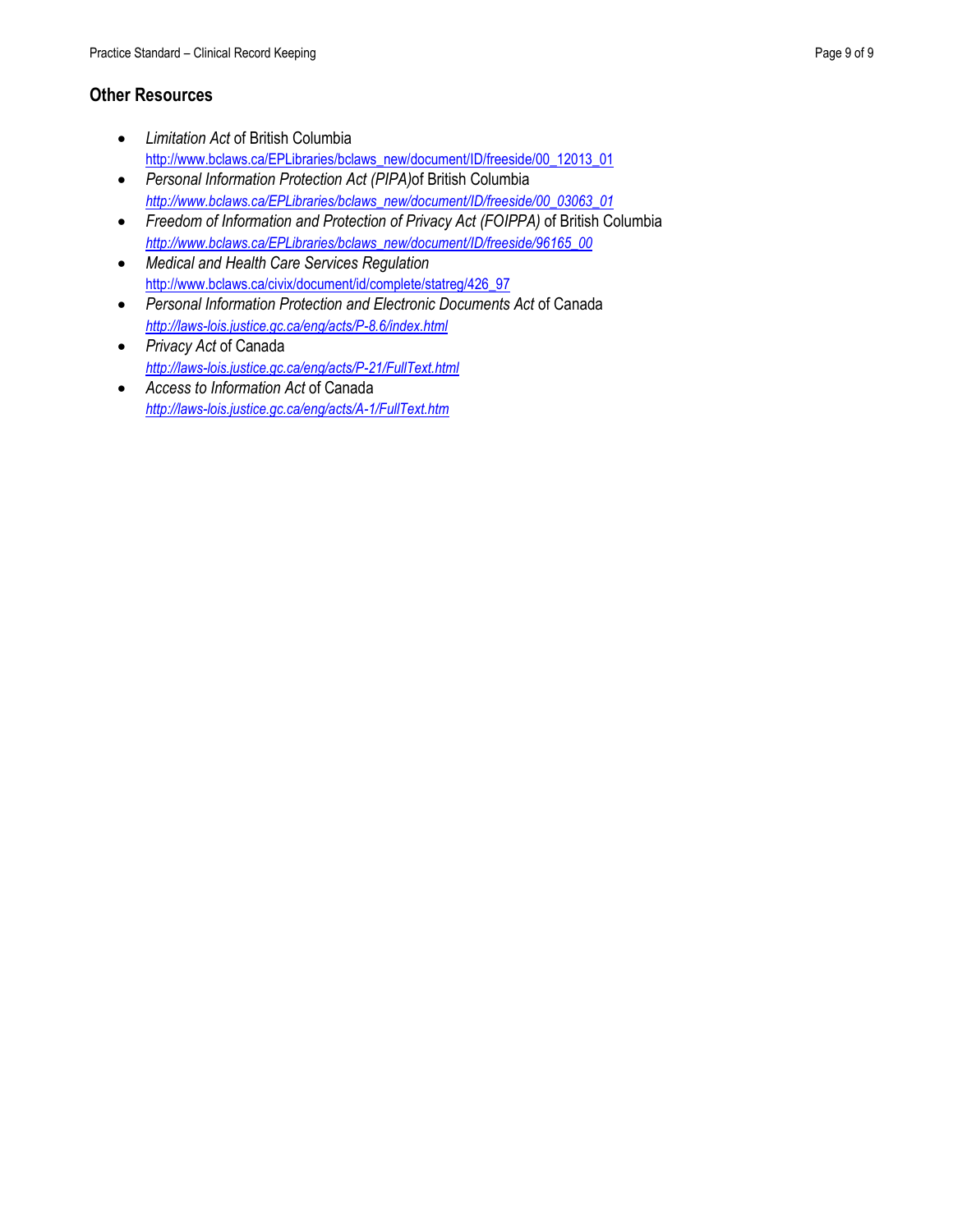#### **Patient Health Summary (Sample form A)** *Clinic Name/Practitioner Name/Registration # Clinic Address and Phone Number*

| PatientInformation                                                                                                      |                                                                                                                                                                                                                                                    |                             |                              |                          |  |
|-------------------------------------------------------------------------------------------------------------------------|----------------------------------------------------------------------------------------------------------------------------------------------------------------------------------------------------------------------------------------------------|-----------------------------|------------------------------|--------------------------|--|
| Last name:                                                                                                              |                                                                                                                                                                                                                                                    | <b>First Name:</b>          | Middle Name:                 |                          |  |
| <b>Birth Name/Other Previous Names:</b>                                                                                 |                                                                                                                                                                                                                                                    |                             | Gender:                      | M / F                    |  |
| <b>Home Address:</b>                                                                                                    |                                                                                                                                                                                                                                                    |                             | Date of Birth:<br>(DD/MM/YY) |                          |  |
| City:                                                                                                                   | Province:                                                                                                                                                                                                                                          | Postal Code:                | <b>Marital Status:</b>       |                          |  |
| Phone:                                                                                                                  |                                                                                                                                                                                                                                                    | Mobile:                     | Occupation:                  |                          |  |
| Fax:                                                                                                                    |                                                                                                                                                                                                                                                    | Email:                      |                              |                          |  |
| <b>Family Contact Information</b>                                                                                       |                                                                                                                                                                                                                                                    |                             |                              |                          |  |
| First name:                                                                                                             |                                                                                                                                                                                                                                                    |                             | Last name:                   |                          |  |
| Relationship to Patient:                                                                                                |                                                                                                                                                                                                                                                    | <b>Phone Number:</b>        | <b>Mobile Number:</b>        |                          |  |
| Emergency Contact information (If different from above)                                                                 |                                                                                                                                                                                                                                                    |                             |                              |                          |  |
| First name:                                                                                                             |                                                                                                                                                                                                                                                    |                             | Last Name:                   |                          |  |
| <b>Relationship to Patient</b>                                                                                          |                                                                                                                                                                                                                                                    | <b>Phone Number:</b>        | <b>Mobile Number:</b>        |                          |  |
| <b>Family Doctor Contact Information</b>                                                                                |                                                                                                                                                                                                                                                    |                             |                              |                          |  |
| <b>Family Doctor Name:</b>                                                                                              |                                                                                                                                                                                                                                                    |                             |                              |                          |  |
| Address:                                                                                                                |                                                                                                                                                                                                                                                    |                             |                              | <b>Additional Notes:</b> |  |
| City:                                                                                                                   | Province:                                                                                                                                                                                                                                          | <b>Postal Code:</b>         |                              |                          |  |
| Phone:                                                                                                                  | Fax:                                                                                                                                                                                                                                               | Email:                      |                              |                          |  |
|                                                                                                                         |                                                                                                                                                                                                                                                    | <b>Past Medical History</b> |                              |                          |  |
| Mumps<br>Fracture<br>Muscle Sprain<br>Other:                                                                            | HIV+<br>Osteoporosis<br>Herpes<br>Hepatitis<br>Tumor<br>Measles<br>High Blood Pressure (Hypertension)<br>Low Blood Pressure (Hypotension) [<br>Stroke<br>Arthritis<br>Tuberculosis<br>Gout<br><b>Diabetes</b><br><b>High Cholesterol</b><br>Cancer |                             |                              |                          |  |
|                                                                                                                         |                                                                                                                                                                                                                                                    | <b>Risk Factors</b>         |                              |                          |  |
|                                                                                                                         |                                                                                                                                                                                                                                                    |                             |                              |                          |  |
| Allergies/Drug Reactions                                                                                                |                                                                                                                                                                                                                                                    |                             |                              |                          |  |
| Pollen<br>$\Box$ Dairy $\Box$ Gluten<br>Penicillin<br>Peanut<br>Dust<br>Wheat $\Box$<br>Chocolate<br>Caffeine<br>Other: |                                                                                                                                                                                                                                                    |                             |                              |                          |  |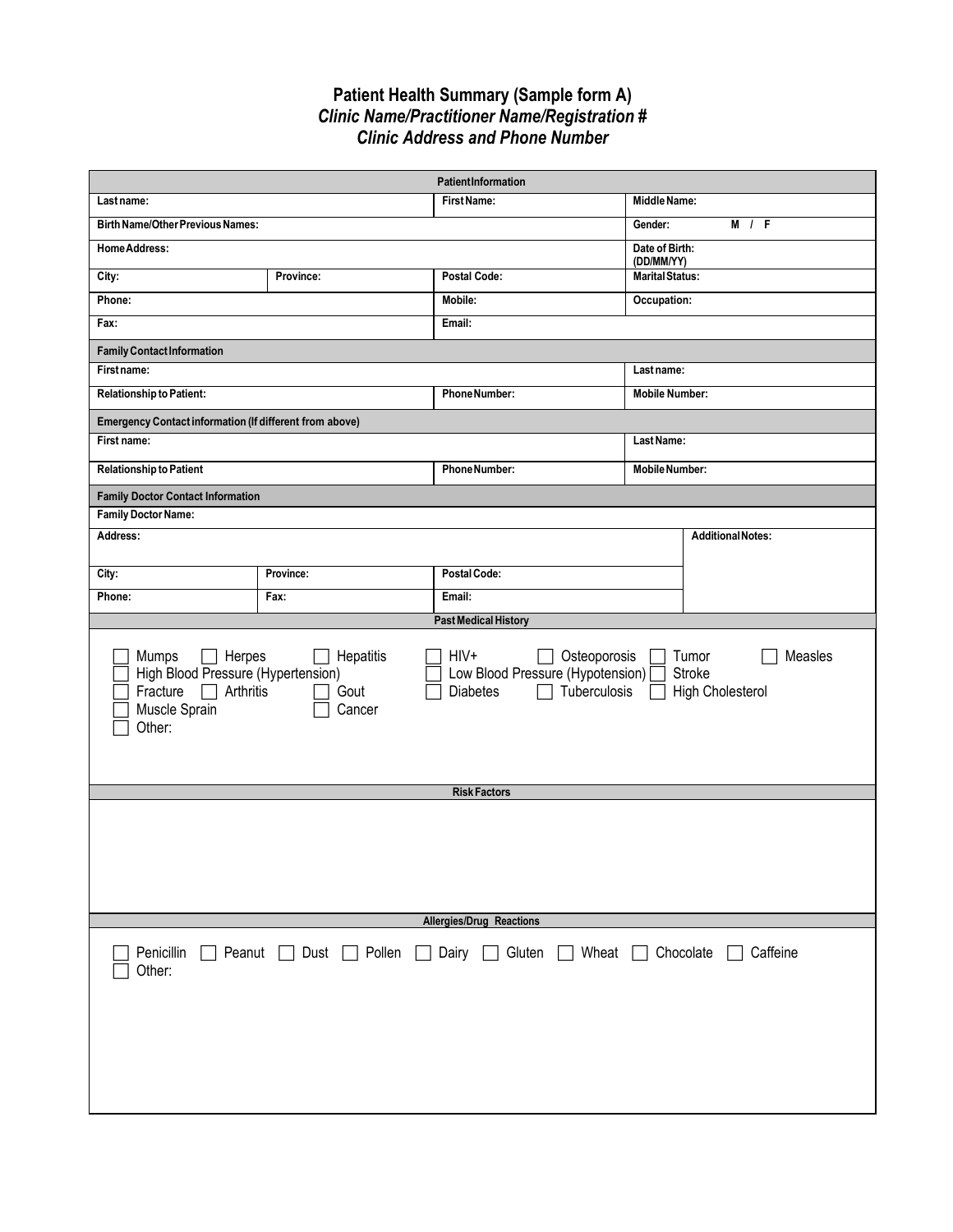|                               | <b>Ongoing Health Conditions</b>                             |                                |                                                                                      |                      |                            |                                                                                                                                                                                                                              |  |
|-------------------------------|--------------------------------------------------------------|--------------------------------|--------------------------------------------------------------------------------------|----------------------|----------------------------|------------------------------------------------------------------------------------------------------------------------------------------------------------------------------------------------------------------------------|--|
| Headache<br>Fatigue<br>Other: | Plantar Fasciitis<br>Tingling in Legs<br>High Blood Pressure | Pinched Nerves in Back or Neck | Neck Pain<br>Jaw Pain<br><b>Bowel Problem</b><br>Tingling in Arms<br>Lower Back Pain | Asthma<br>Depression |                            | Memory Loss<br>Carpal Tunnel<br>Dizziness<br>Knee or Hip Pain<br>Menstrual Problem<br>Slipped Disc<br>Stomach Problem<br>Mid Back Pain<br><b>Heart Palpitation</b><br>Arthritis<br>Poor Posture<br>Allergies<br>$\mathbf{L}$ |  |
|                               |                                                              |                                |                                                                                      |                      |                            |                                                                                                                                                                                                                              |  |
|                               |                                                              |                                |                                                                                      |                      | <b>Long Term Treatment</b> |                                                                                                                                                                                                                              |  |
|                               |                                                              |                                |                                                                                      |                      |                            |                                                                                                                                                                                                                              |  |
|                               |                                                              |                                |                                                                                      |                      |                            |                                                                                                                                                                                                                              |  |
|                               |                                                              |                                |                                                                                      |                      |                            |                                                                                                                                                                                                                              |  |
|                               |                                                              |                                |                                                                                      |                      |                            |                                                                                                                                                                                                                              |  |
|                               |                                                              |                                |                                                                                      |                      |                            |                                                                                                                                                                                                                              |  |
|                               |                                                              |                                |                                                                                      |                      |                            |                                                                                                                                                                                                                              |  |
|                               |                                                              |                                |                                                                                      |                      |                            |                                                                                                                                                                                                                              |  |
|                               |                                                              |                                |                                                                                      |                      |                            |                                                                                                                                                                                                                              |  |
|                               |                                                              |                                |                                                                                      |                      |                            |                                                                                                                                                                                                                              |  |
|                               |                                                              |                                |                                                                                      |                      |                            |                                                                                                                                                                                                                              |  |
|                               |                                                              |                                |                                                                                      |                      |                            |                                                                                                                                                                                                                              |  |
|                               |                                                              |                                |                                                                                      |                      |                            |                                                                                                                                                                                                                              |  |
|                               |                                                              |                                |                                                                                      |                      |                            |                                                                                                                                                                                                                              |  |
|                               |                                                              |                                |                                                                                      |                      |                            |                                                                                                                                                                                                                              |  |
|                               |                                                              |                                |                                                                                      |                      |                            |                                                                                                                                                                                                                              |  |
|                               |                                                              |                                |                                                                                      |                      |                            |                                                                                                                                                                                                                              |  |
|                               |                                                              |                                |                                                                                      |                      |                            |                                                                                                                                                                                                                              |  |
|                               |                                                              |                                |                                                                                      |                      |                            |                                                                                                                                                                                                                              |  |
|                               |                                                              |                                |                                                                                      |                      |                            |                                                                                                                                                                                                                              |  |
|                               |                                                              |                                |                                                                                      |                      |                            |                                                                                                                                                                                                                              |  |
|                               |                                                              |                                |                                                                                      |                      |                            |                                                                                                                                                                                                                              |  |
|                               |                                                              |                                |                                                                                      |                      |                            |                                                                                                                                                                                                                              |  |
|                               |                                                              |                                |                                                                                      |                      |                            |                                                                                                                                                                                                                              |  |
|                               |                                                              |                                |                                                                                      |                      |                            |                                                                                                                                                                                                                              |  |
|                               |                                                              |                                |                                                                                      |                      |                            |                                                                                                                                                                                                                              |  |
|                               |                                                              |                                |                                                                                      |                      |                            |                                                                                                                                                                                                                              |  |
|                               |                                                              |                                |                                                                                      |                      |                            |                                                                                                                                                                                                                              |  |
|                               |                                                              |                                |                                                                                      |                      |                            |                                                                                                                                                                                                                              |  |
|                               |                                                              |                                |                                                                                      |                      |                            |                                                                                                                                                                                                                              |  |
| Date of                       |                                                              |                                |                                                                                      |                      |                            | Signature:                                                                                                                                                                                                                   |  |
| Last<br>Update:               |                                                              |                                |                                                                                      |                      |                            |                                                                                                                                                                                                                              |  |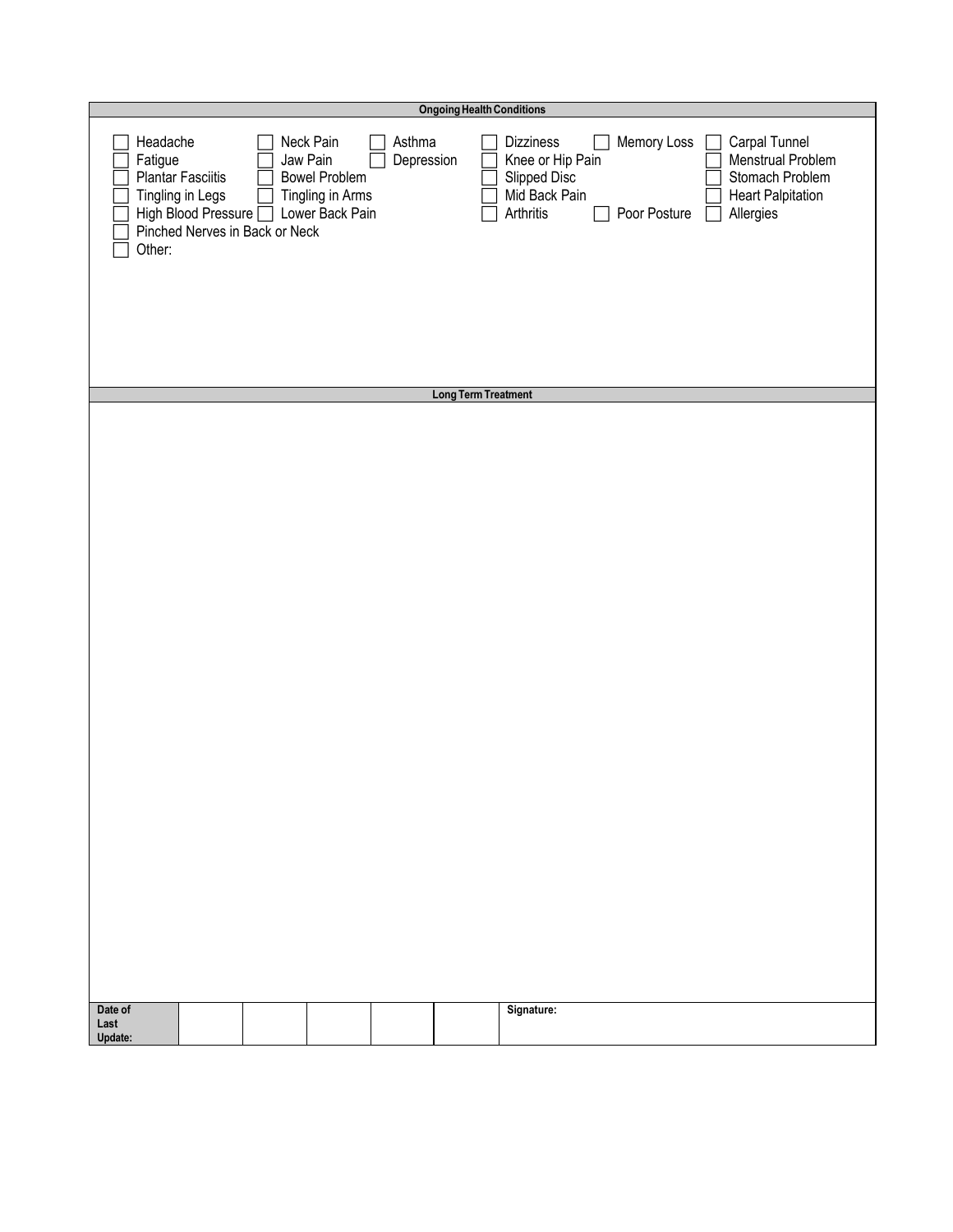**Patient Health Record (Sample Form B)** *Clinic Name/Practitioner Name/Registration # Clinic Address and Clinic Phone Number*

| PATIENT HEALTH HISTORY                                          |                                                                                                                                                              |                                   |                              |  |  |  |
|-----------------------------------------------------------------|--------------------------------------------------------------------------------------------------------------------------------------------------------------|-----------------------------------|------------------------------|--|--|--|
| Personal Health and Medical history                             | (Ongoing problems, past illnesses, operations, allergies, drug reactions, prescription medications, herbal supplements, vitamins, over the counter remedies) |                                   |                              |  |  |  |
|                                                                 |                                                                                                                                                              |                                   |                              |  |  |  |
|                                                                 |                                                                                                                                                              |                                   |                              |  |  |  |
|                                                                 |                                                                                                                                                              |                                   |                              |  |  |  |
|                                                                 |                                                                                                                                                              |                                   |                              |  |  |  |
|                                                                 |                                                                                                                                                              |                                   |                              |  |  |  |
|                                                                 |                                                                                                                                                              |                                   |                              |  |  |  |
|                                                                 |                                                                                                                                                              |                                   |                              |  |  |  |
|                                                                 |                                                                                                                                                              |                                   |                              |  |  |  |
|                                                                 |                                                                                                                                                              |                                   |                              |  |  |  |
| <b>Family Health History</b>                                    |                                                                                                                                                              |                                   |                              |  |  |  |
| Asthma<br>Diabetes<br><b>Heart Disease</b><br>Stroke<br>Others: | High Blood Pressure<br>$\blacksquare$                                                                                                                        | <b>Thyroid Problems</b><br>$\Box$ | Multiple Sclerosis<br>$\Box$ |  |  |  |
|                                                                 |                                                                                                                                                              |                                   |                              |  |  |  |
| Referral Diagnosis                                              |                                                                                                                                                              |                                   |                              |  |  |  |
|                                                                 |                                                                                                                                                              |                                   |                              |  |  |  |
|                                                                 |                                                                                                                                                              |                                   |                              |  |  |  |
|                                                                 |                                                                                                                                                              |                                   |                              |  |  |  |
|                                                                 |                                                                                                                                                              |                                   |                              |  |  |  |
| <b>Practitioner:</b>                                            | Date:                                                                                                                                                        | Signature:                        |                              |  |  |  |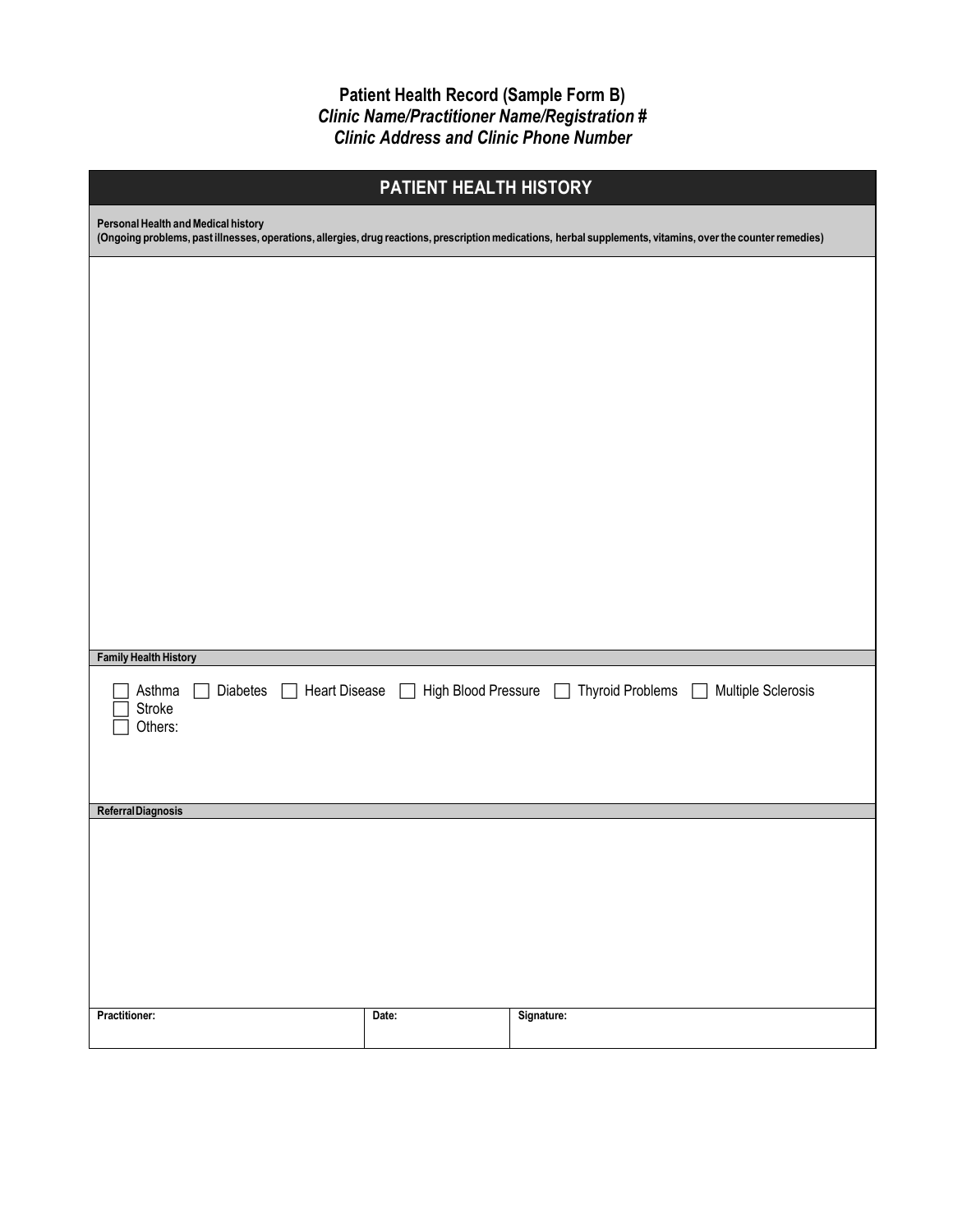| <b>INITIAL ASSESSMENT</b>                                                                           |       |            |  |  |
|-----------------------------------------------------------------------------------------------------|-------|------------|--|--|
| Presenting Symptom/Chief Complaint                                                                  |       |            |  |  |
|                                                                                                     |       |            |  |  |
|                                                                                                     |       |            |  |  |
|                                                                                                     |       |            |  |  |
| <b>Main Signs and Symptoms</b>                                                                      |       |            |  |  |
|                                                                                                     |       |            |  |  |
|                                                                                                     |       |            |  |  |
|                                                                                                     |       |            |  |  |
|                                                                                                     |       |            |  |  |
| <b>Other Signs and Symptoms</b>                                                                     |       |            |  |  |
|                                                                                                     |       |            |  |  |
|                                                                                                     |       |            |  |  |
|                                                                                                     |       |            |  |  |
| TCM Diagnosis and Treatment (identified TCM disease, TCM differentiation of syndromes)              |       |            |  |  |
|                                                                                                     |       |            |  |  |
|                                                                                                     |       |            |  |  |
|                                                                                                     |       |            |  |  |
| <b>Treatment Principles and Strategies</b>                                                          |       |            |  |  |
|                                                                                                     |       |            |  |  |
|                                                                                                     |       |            |  |  |
|                                                                                                     |       |            |  |  |
| Treatment Plan (Modalities; acupuncture, herbal, dietary, manual therapies), frequency and duration |       |            |  |  |
|                                                                                                     |       |            |  |  |
|                                                                                                     |       |            |  |  |
|                                                                                                     |       |            |  |  |
|                                                                                                     |       |            |  |  |
|                                                                                                     |       |            |  |  |
| Any Other Advice Given to Patients                                                                  |       |            |  |  |
|                                                                                                     |       |            |  |  |
|                                                                                                     |       |            |  |  |
|                                                                                                     |       |            |  |  |
|                                                                                                     |       |            |  |  |
|                                                                                                     |       |            |  |  |
| <b>Practitioner:</b>                                                                                | Date: | Signature: |  |  |
|                                                                                                     |       |            |  |  |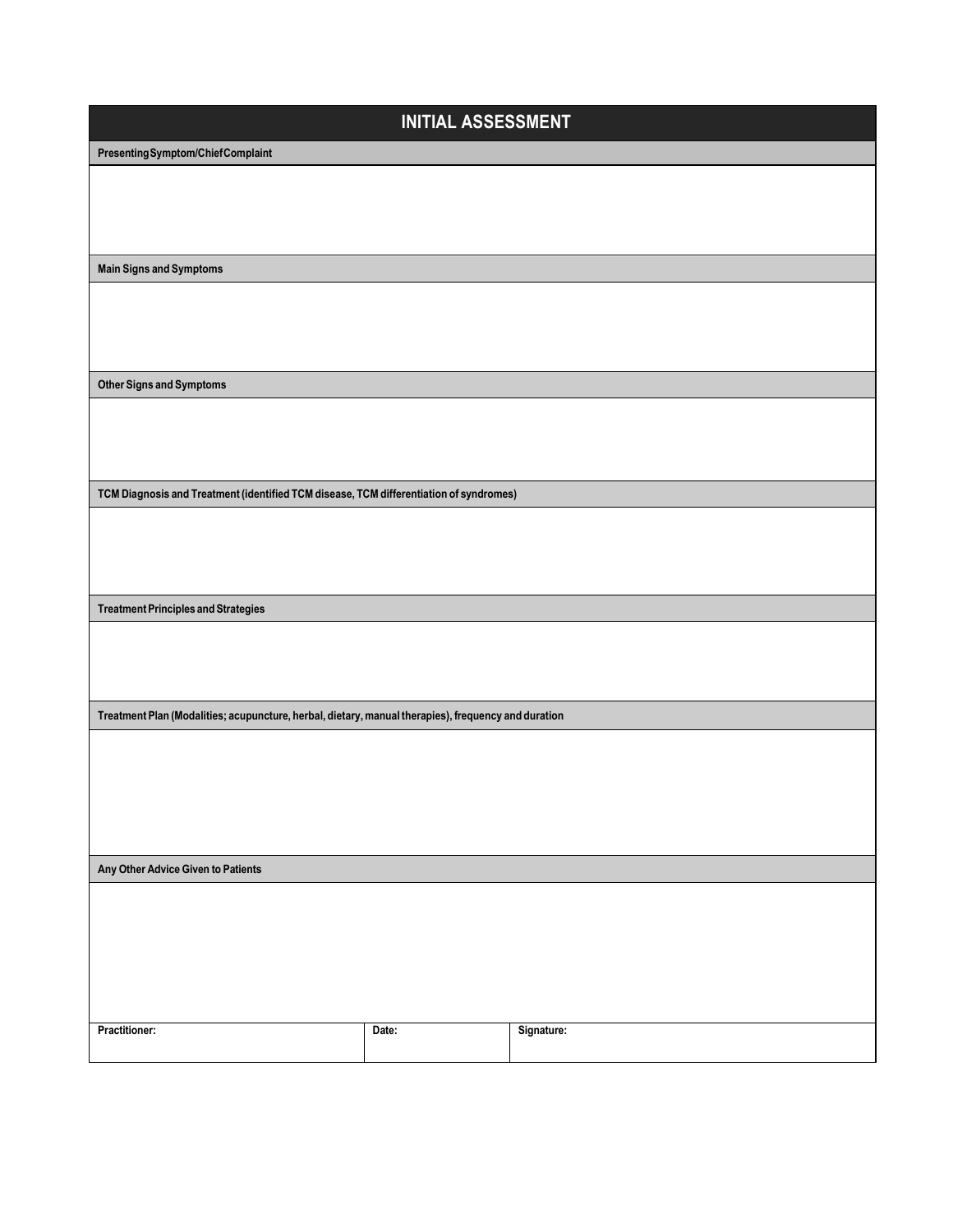| <b>FOLLOW-UP TREATMENT</b>                               |       |                                 |  |  |  |
|----------------------------------------------------------|-------|---------------------------------|--|--|--|
| Date of Last Visit:                                      |       | Date of Follow-Up Treatment:    |  |  |  |
| <b>Progress Inquiry</b>                                  |       |                                 |  |  |  |
|                                                          |       |                                 |  |  |  |
|                                                          |       |                                 |  |  |  |
|                                                          |       |                                 |  |  |  |
|                                                          |       |                                 |  |  |  |
| TCM Differential Diagnosis (not required for each visit) |       |                                 |  |  |  |
|                                                          |       |                                 |  |  |  |
|                                                          |       |                                 |  |  |  |
|                                                          |       |                                 |  |  |  |
|                                                          |       |                                 |  |  |  |
| <b>Treatment Plan Modification</b>                       |       |                                 |  |  |  |
|                                                          |       |                                 |  |  |  |
|                                                          |       |                                 |  |  |  |
|                                                          |       |                                 |  |  |  |
|                                                          |       |                                 |  |  |  |
|                                                          |       |                                 |  |  |  |
|                                                          |       |                                 |  |  |  |
|                                                          |       |                                 |  |  |  |
|                                                          |       |                                 |  |  |  |
| Contraindications                                        |       |                                 |  |  |  |
|                                                          |       |                                 |  |  |  |
|                                                          |       |                                 |  |  |  |
|                                                          |       |                                 |  |  |  |
| <b>Herbal Medicine Prescription</b>                      |       | <b>Acupuncture Prescription</b> |  |  |  |
|                                                          |       |                                 |  |  |  |
|                                                          |       |                                 |  |  |  |
|                                                          |       |                                 |  |  |  |
|                                                          |       |                                 |  |  |  |
|                                                          |       |                                 |  |  |  |
|                                                          |       |                                 |  |  |  |
| Adjunct Modalities/Treatment or Procedures Used          |       |                                 |  |  |  |
|                                                          |       |                                 |  |  |  |
|                                                          |       |                                 |  |  |  |
|                                                          |       |                                 |  |  |  |
| <b>Patient Reactions</b>                                 |       |                                 |  |  |  |
|                                                          |       |                                 |  |  |  |
|                                                          |       |                                 |  |  |  |
|                                                          |       |                                 |  |  |  |
| Practitioner:                                            | Date: | Signature:                      |  |  |  |
|                                                          |       |                                 |  |  |  |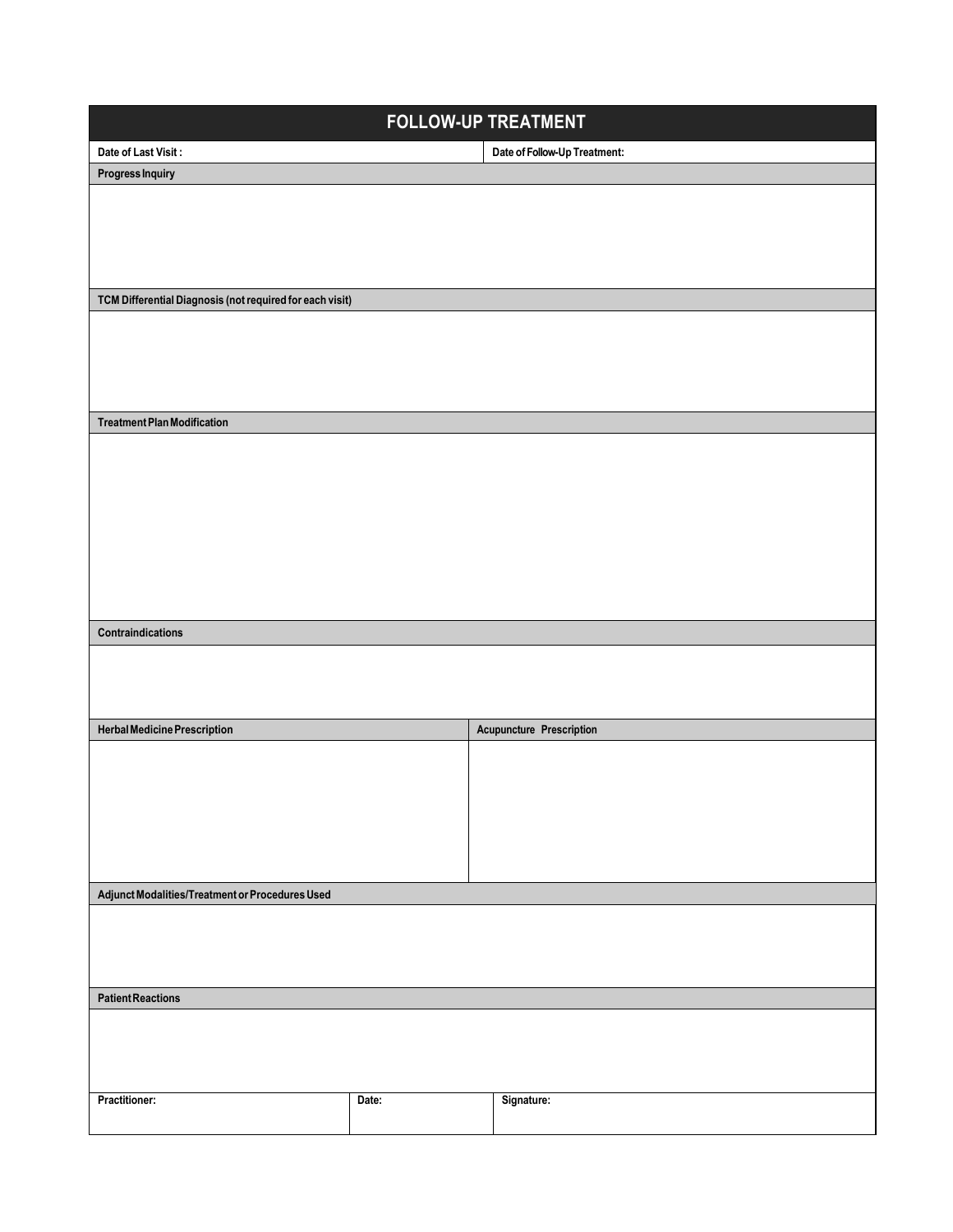| <b>Referring Health Care Provider</b>  |                                     |                     |                          |  |  |
|----------------------------------------|-------------------------------------|---------------------|--------------------------|--|--|
| <b>Referring Health Care Provider:</b> |                                     |                     |                          |  |  |
| Address:                               |                                     |                     | <b>Additional Notes:</b> |  |  |
|                                        |                                     |                     |                          |  |  |
| City:                                  | Province:                           | <b>Postal Code:</b> |                          |  |  |
| Phone:                                 | Fax:                                | Email:              |                          |  |  |
|                                        | <b>Other Relevant Care Provider</b> |                     |                          |  |  |
| Name of Care Provider:                 |                                     |                     |                          |  |  |
| Address:                               |                                     |                     | <b>Additional Notes:</b> |  |  |
|                                        |                                     |                     |                          |  |  |
| City:                                  | Province:                           | <b>Postal Code:</b> |                          |  |  |
| Phone:                                 | Fax:                                | Email:              |                          |  |  |

Attach any Tests/Reports below: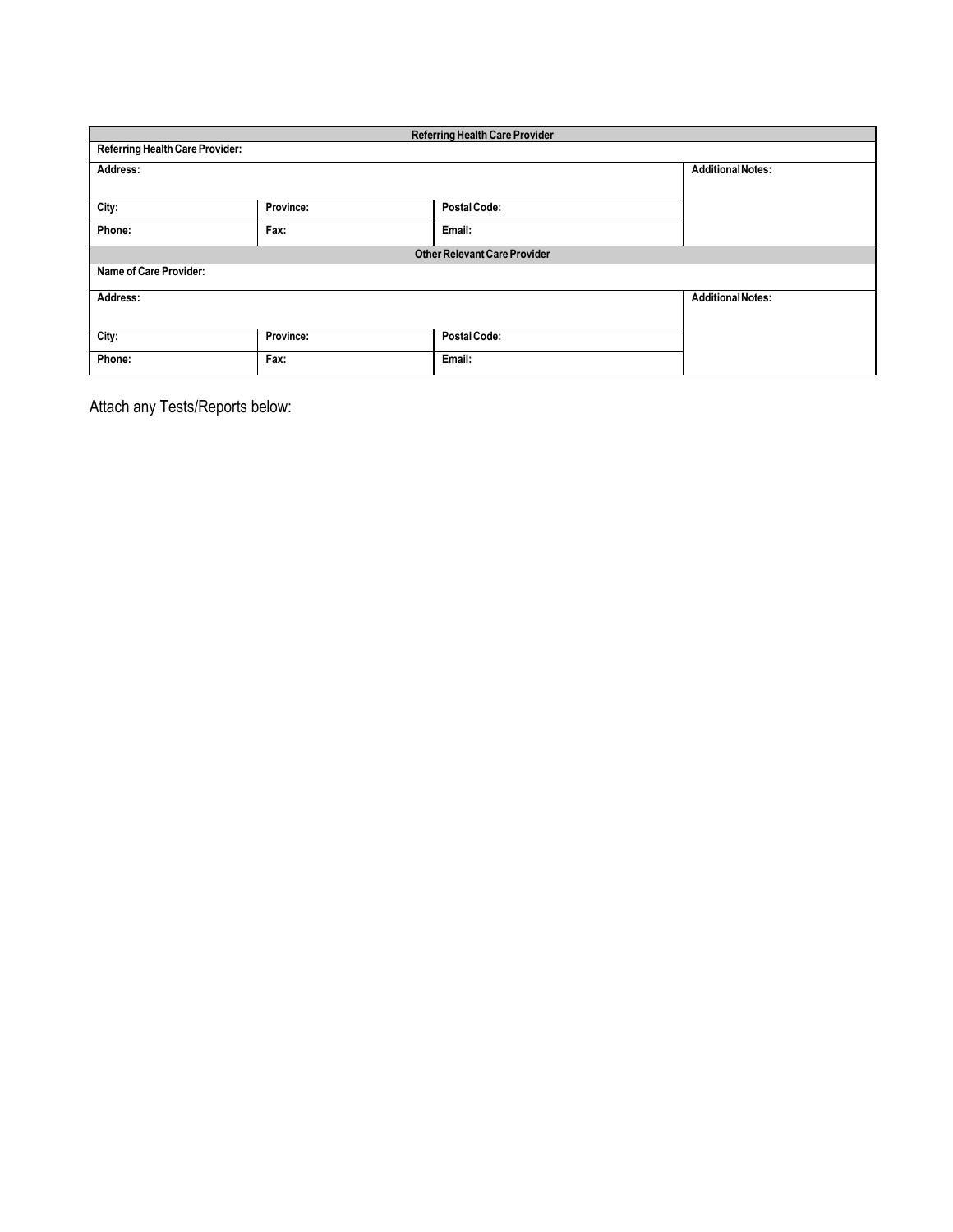#### **Patient Informed Consent to Treatment (Sample Form C) Clinic Name/Practitioner Name/Registration # Clinic Address Clinic Phone Number**

I, or the person listed below, have discussed with my traditional Chinese medicine practitioner or acupuncturist the specifics of my assessment or treatment and understand the nature, risks and reasons for this procedure. I voluntarily consent to Traditional Chinese Medicine/Acupuncture and understand that I may withdraw my consent and halt my participation at any time.

- 1. I understand that some of the techniques used under the scope of Traditional Chinese Medicine include the use of sterile, single-use needles to penetrate the skin. Additional treatment methods can include, but are not limited to: acupuncture, acupressure, the electrical stimulation of needles, cupping or moxibustion, gua sha, and Tuina. Before any of these procedures are performed, my practitioner will discuss my treatment options and only proceed if my consent is given.
- 2. My practitioner has informed me of the risks and symptoms of treatments, which can include, but are not limited to: slight pain, light-headedness or nausea, soreness, bruising, bleeding or discolouration of the skin, and the possibility of other unforeseen risks. I freely accept the risks involved with my procedure.
- 3. I will inform my practitioner if I currently have or develop any major health issues, if I suffer from any type of major bleeding disorder, or if I use a pacemaker.
- 4. I understand that I must let my practitioner know if I am carrying, or believe to have any infectious agents, including but at not limited to HIV, TB and Hepatitis. In some cases where cross-infection is high, my practitioner may withhold treatment.
- 5. I understand that there are no guarantees for the results of treatments. Traditional Chinese Medicine does not often provide an instant cure. The length of my treatment depends on the severity of my condition. In some cases my symptoms may temporarily worsen before they begin to improve.
- 6. I am responsible for the full and prompt payment after services have been rendered.
- 7. I have discussed the content of this form with my practitioner. I acknowledge that I have asked any questions I may have and received answers I understand. By signing this form, I give my informed consent for Traditional Chinese Medicine treatments.

\_\_\_\_\_\_\_\_\_\_\_\_\_\_\_\_\_\_\_\_\_\_\_\_\_\_\_\_\_ Patient Signature

\_\_\_\_\_\_\_\_\_\_\_\_\_\_\_\_\_\_\_\_\_\_\_\_\_\_\_\_\_

\_\_\_\_\_\_\_\_\_\_\_\_\_\_\_\_\_\_\_\_\_\_\_\_\_\_\_\_\_ Practitioner Signature

Date

\_\_\_\_\_\_\_\_\_\_\_\_\_\_\_\_\_\_\_\_\_\_\_\_\_\_\_\_\_ Date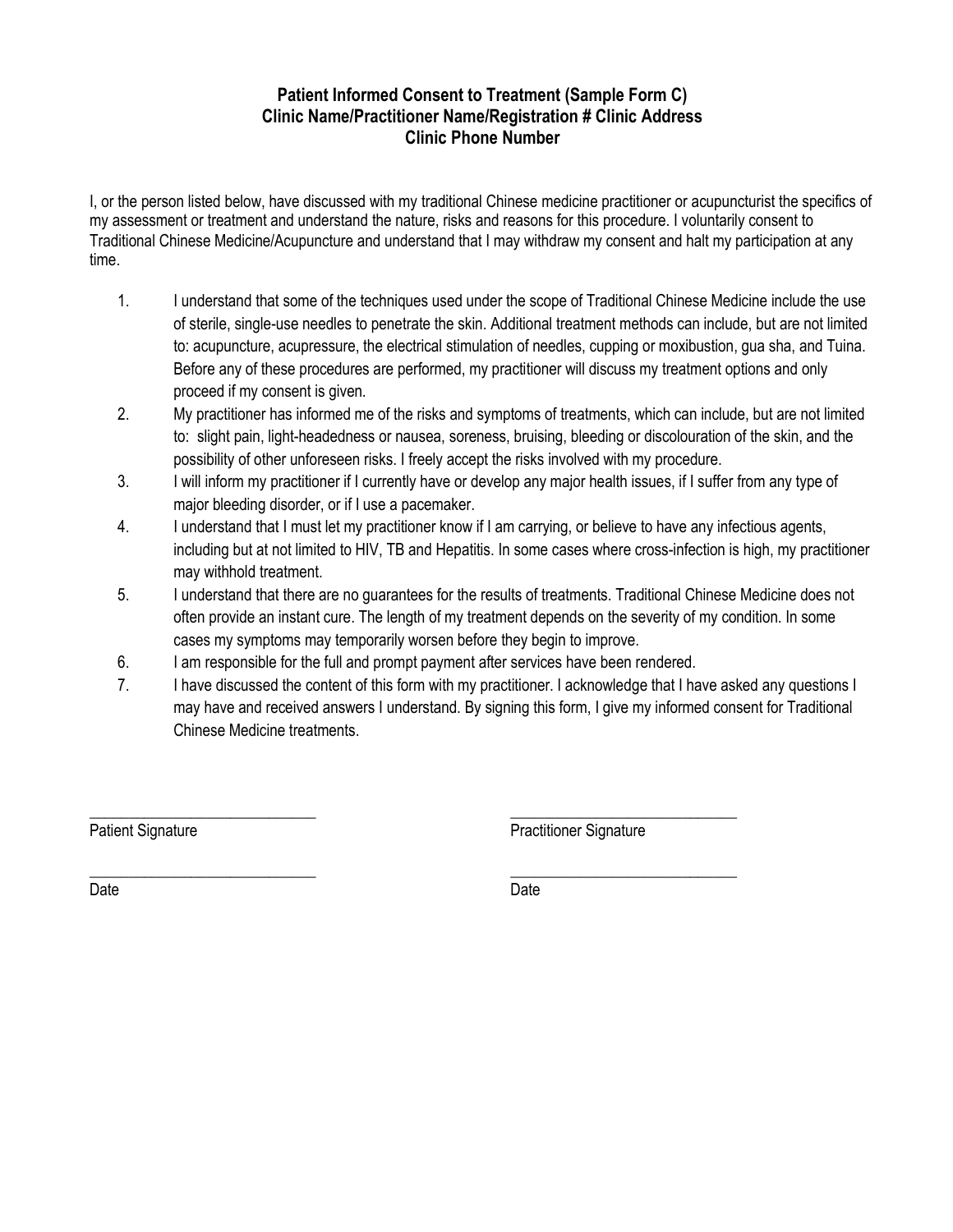#### **Consent to Collect and Release Information (Sample Form D) Clinic Name/Practitioner Name/Registration # Clinic Address Clinic Phone Number**

|   |            |    |                | , or my appointed representative                                                  |
|---|------------|----|----------------|-----------------------------------------------------------------------------------|
|   |            |    | (Print)        | (Print)                                                                           |
| □ | Consent    | ⊔. | Do not consent |                                                                                   |
|   | for Clinic |    |                | to collect and release my general patient or medical information to other medical |

practitioners or health care providers/support workers, emergency personnel and/or any other relevant organizations.

In terms of information, the Clinic may collect any of the following:

- Contact information
- Personal or family medical history
- Medical insurance or billing/account information

In cases of emergencies or life threatening situations, medical or support staff workers may have to collect this information from family members or other listed contacts without your prior written consent.

#### **How Your Information Will Be Used**

Your personal information can be used or disclosed for the following reasons:

- For billing or account purposes
- To assist third-party insurance companies with insurance claims
- Referring your medical history to another health practitioner or health care provider
- To seek advice for potential treatment options
- To prevent or assist patients in cases of emergencies or threat to their health and safety
- To fulfill any obligations as mandated by law

#### **Patient Access to information**

I understand that my personal and medical history is available to me for my review under most circumstances. Cases where access to records be limited are:

- cases where access to information causes a threat to your life or personal health
- Where the law disallows access to information
- In the event where disclosure of information relates to any anticipated or actual legal proceedings or professional conduct proceedings.

[If applicable] I understand that a reproduction or translation fee may be incurred in accordance with the clinic's fee schedule.

#### **Acknowledgment**

I allow for medical personnel to use and disclose my information as outlined above.

I understand that I can access my personal health information except as outlined above.

I understand that I can withdraw my consent at any time, but it may directly affect the services I can receive. My personal information can still be used/disclosed if mandated by law.

 $\_$  , and the set of the set of the set of the set of the set of the set of the set of the set of the set of the set of the set of the set of the set of the set of the set of the set of the set of the set of the set of th \_\_\_\_\_\_\_\_\_\_\_\_\_\_\_\_\_\_\_\_\_\_\_\_\_\_\_\_\_\_\_\_\_\_\_\_\_\_\_\_\_\_\_\_\_\_\_\_\_\_\_\_\_\_\_\_\_\_\_\_\_\_\_\_\_\_\_\_\_\_\_\_\_\_\_\_\_\_\_\_\_\_\_\_\_\_\_\_\_\_\_\_\_\_\_\_\_\_\_

Additional Comments or Restrictions:

\_\_\_\_\_\_\_\_\_\_\_\_\_\_\_\_\_\_\_\_\_\_\_\_\_\_\_\_\_

Patient Signature

Witnessed

\_\_\_\_\_\_\_\_\_\_\_\_\_\_\_\_\_\_\_\_\_\_\_\_\_\_\_\_\_

\_\_\_\_\_\_\_\_\_\_\_\_\_\_\_\_\_\_\_\_\_\_\_\_\_\_\_\_\_

\_\_\_\_\_\_\_\_\_\_\_\_\_\_\_\_\_\_\_\_\_\_\_\_\_\_\_\_\_ Date

**Date**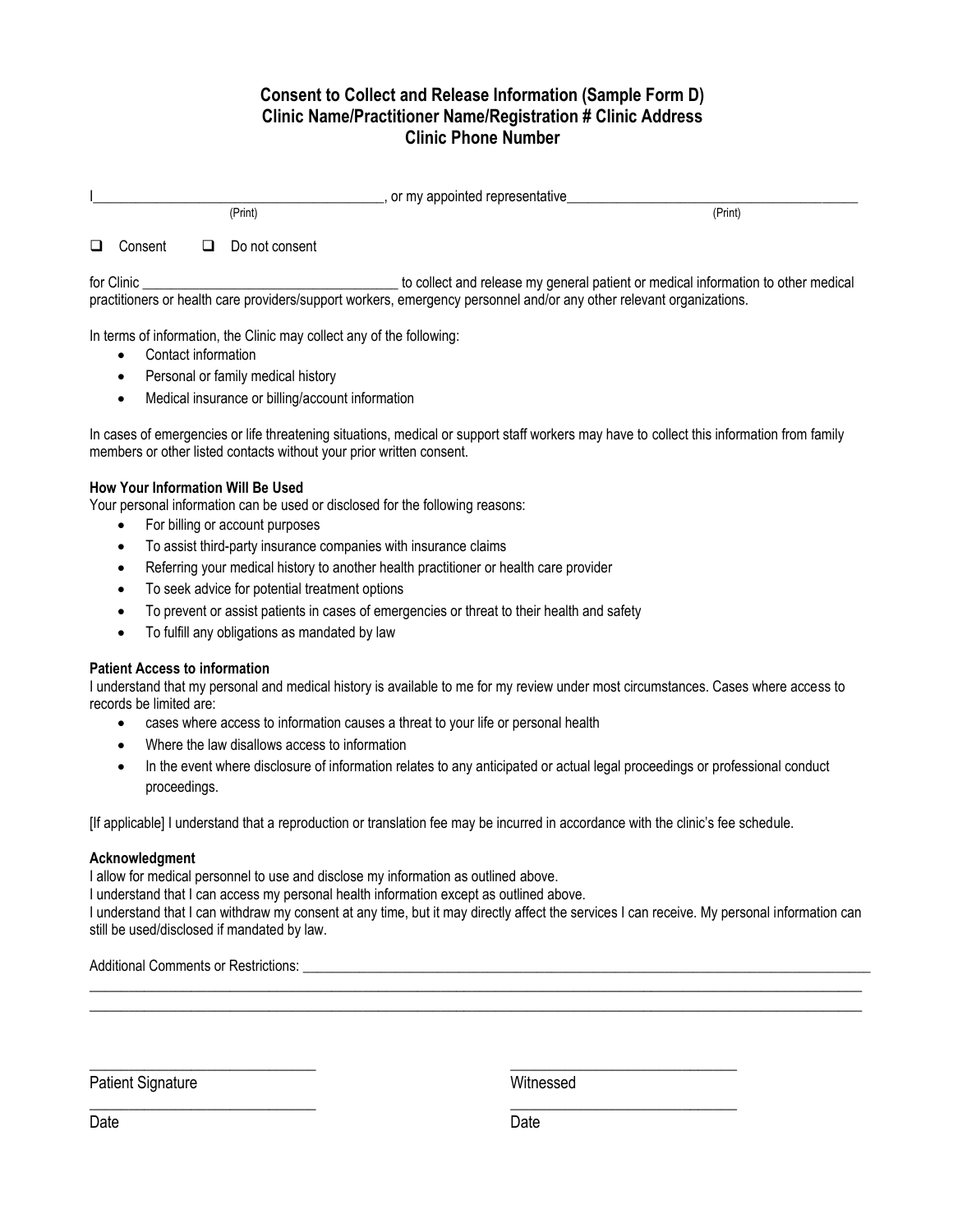# **Patient Billing (Sample Form E)**

| <b>Clinic Name/Practitioner Name/Registration #</b><br><b>Clinic Address and Clinic Phone Number</b> |                     |                   |  |  |  |
|------------------------------------------------------------------------------------------------------|---------------------|-------------------|--|--|--|
| Practitioner / Registration<br>Number                                                                |                     | Invoice<br>Number |  |  |  |
| Patient Name                                                                                         |                     | Invoice<br>Date   |  |  |  |
|                                                                                                      |                     |                   |  |  |  |
| <b>Items</b>                                                                                         |                     | <b>Amount</b>     |  |  |  |
| Service/Procedure Received                                                                           |                     |                   |  |  |  |
|                                                                                                      |                     | \$                |  |  |  |
|                                                                                                      |                     | \$                |  |  |  |
| <b>Equipment Used</b>                                                                                | Date Equipment Used |                   |  |  |  |
|                                                                                                      |                     | \$                |  |  |  |
|                                                                                                      |                     | \$                |  |  |  |
|                                                                                                      |                     | \$                |  |  |  |
|                                                                                                      |                     | \$                |  |  |  |
| Prescriptions and All Other Natural Health Products Sold                                             |                     |                   |  |  |  |
|                                                                                                      |                     | \$                |  |  |  |
|                                                                                                      |                     | \$                |  |  |  |
|                                                                                                      |                     | \$                |  |  |  |
|                                                                                                      | \$                  |                   |  |  |  |
| Any Other Products Sold                                                                              |                     |                   |  |  |  |
|                                                                                                      |                     |                   |  |  |  |
|                                                                                                      |                     | \$                |  |  |  |
|                                                                                                      | Total: \$           |                   |  |  |  |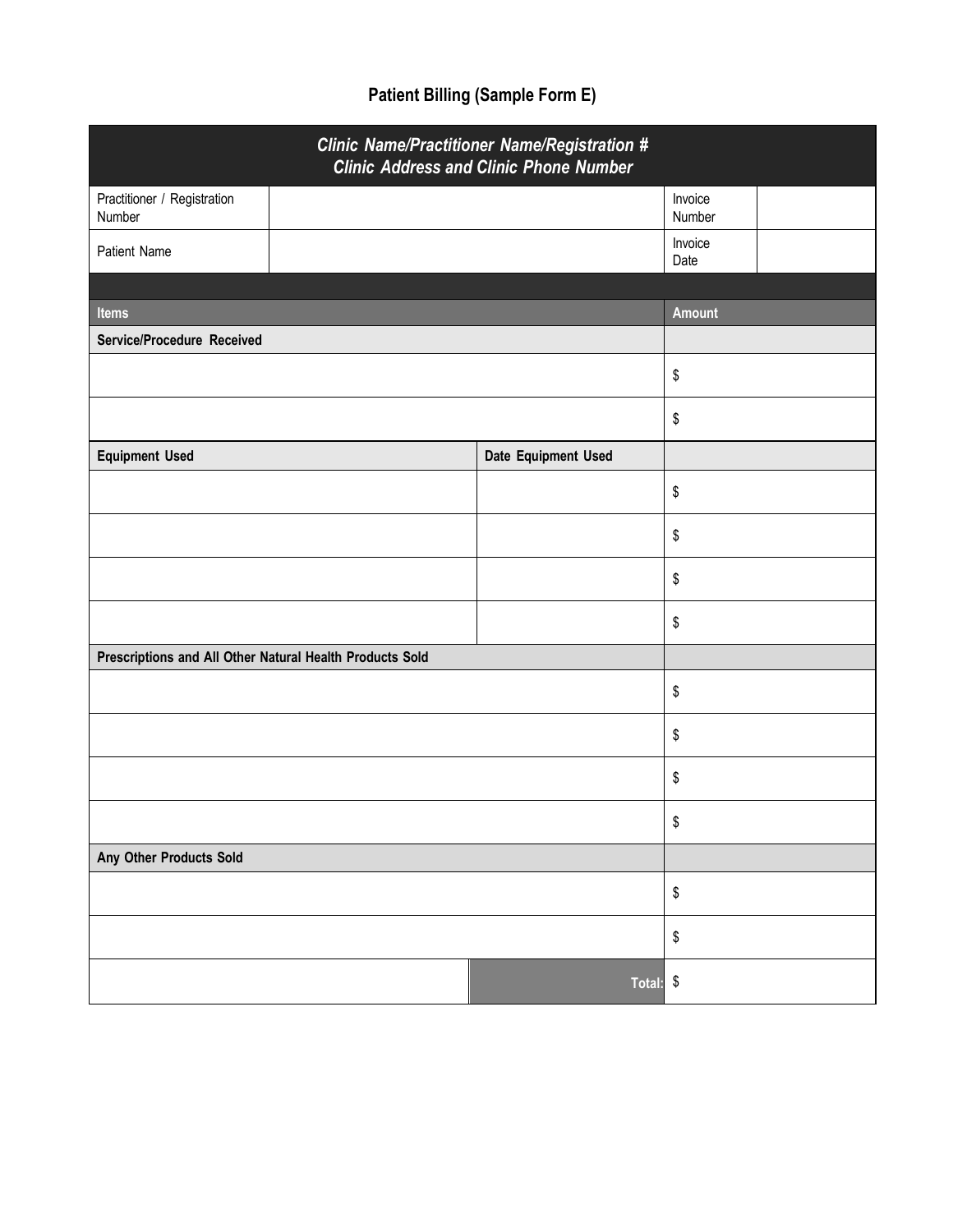| <b>Clinic Name/Practitioner Name/Registration #</b><br><b>Clinic Address and Clinic Phone Number</b> |                                    |                                         |                               |  |  |  |
|------------------------------------------------------------------------------------------------------|------------------------------------|-----------------------------------------|-------------------------------|--|--|--|
| <b>Equipment / Supply</b>                                                                            | <b>Date Equipment</b><br>Purchased | <b>Date Equipment</b><br>Decommissioned | Service Notes (if applicable) |  |  |  |
|                                                                                                      |                                    |                                         |                               |  |  |  |
|                                                                                                      |                                    |                                         |                               |  |  |  |
|                                                                                                      |                                    |                                         |                               |  |  |  |
|                                                                                                      |                                    |                                         |                               |  |  |  |
|                                                                                                      |                                    |                                         |                               |  |  |  |
|                                                                                                      |                                    |                                         |                               |  |  |  |
|                                                                                                      |                                    |                                         |                               |  |  |  |
|                                                                                                      |                                    |                                         |                               |  |  |  |
|                                                                                                      |                                    |                                         |                               |  |  |  |
|                                                                                                      |                                    |                                         |                               |  |  |  |
|                                                                                                      |                                    |                                         |                               |  |  |  |
|                                                                                                      |                                    |                                         |                               |  |  |  |
|                                                                                                      |                                    |                                         |                               |  |  |  |
|                                                                                                      |                                    |                                         |                               |  |  |  |
|                                                                                                      |                                    |                                         |                               |  |  |  |
|                                                                                                      |                                    |                                         |                               |  |  |  |
|                                                                                                      |                                    |                                         |                               |  |  |  |
|                                                                                                      |                                    |                                         |                               |  |  |  |
|                                                                                                      |                                    |                                         |                               |  |  |  |
|                                                                                                      |                                    |                                         |                               |  |  |  |

# **Equipment and Supplies Record (Sample Form F)**